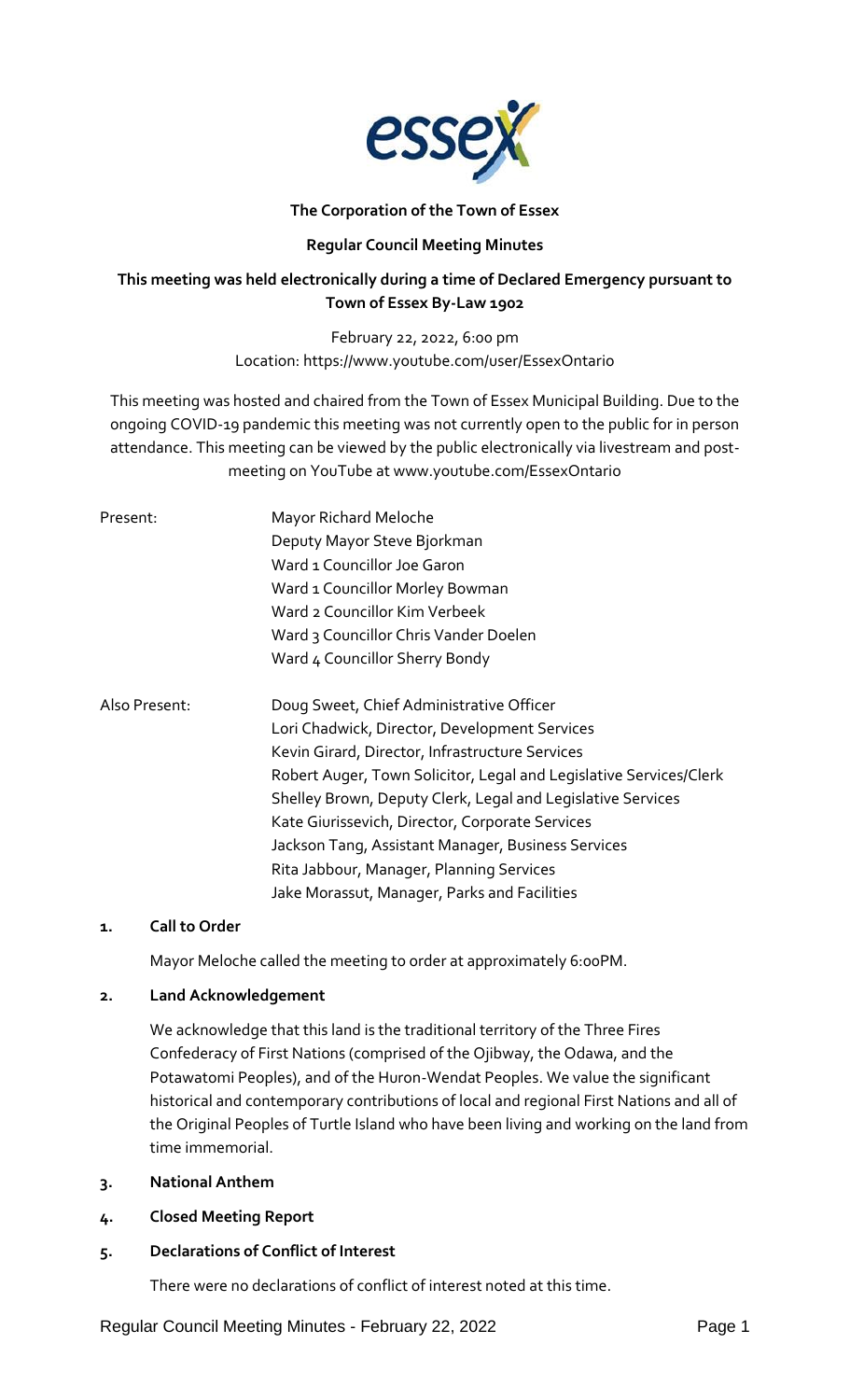# **6. Adoption of Published Agenda**

# **6.1 Regular Council Meeting Agenda for February 22, 2022**

#### **R22-02-053**

Moved By Councillor Vander Doelen Seconded By Councillor Garon

**That** the published agenda for the February 22, 2022 Regular Council Meeting be adopted with the following amendments:

1. That Agenda Item 14.4 be added to allow for the adoption of the Drainage Board Minutes of February 3, 2022; and

2. That Agenda Item 17.1.1 regarding the Notice of Motion from Councillor Bondy be moved to Agenda Item 8.2.1.

### **Carried**

# **7. Adoption of Minutes**

# **7.1 Regular Council Meeting Minutes for February 7, 2022**

### **R22-02-054**

Moved By Councillor Verbeek Seconded By Councillor Bowman

**That** the minutes of the Regular Council Meeting held February 7, 2022 be adopted as circulated.

## **Carried**

# **7.2 Special Council Meeting Minutes for November 15, 2021**

# **R22-02-055**

Moved By Councillor Vander Doelen Seconded By Councillor Bjorkman

**That** the minutes of the Special Council Meeting held November 15, 2021 be adopted as circulated.

#### **Carried**

# **7.3 Special Council Meeting Minutes for November 29, 2021**

# **R22-02-056** Moved By Councillor Garon Seconded By Councillor Bowman

**That** the minutes of the Special Council Meeting held November 29, 2021 be adopted as circulated.

**Carried**

# **8. Public Presentations**

# **8.1 Rita Jabbour, Manager, Planning Services on behalf of the Essex Municipal Heritage Committee**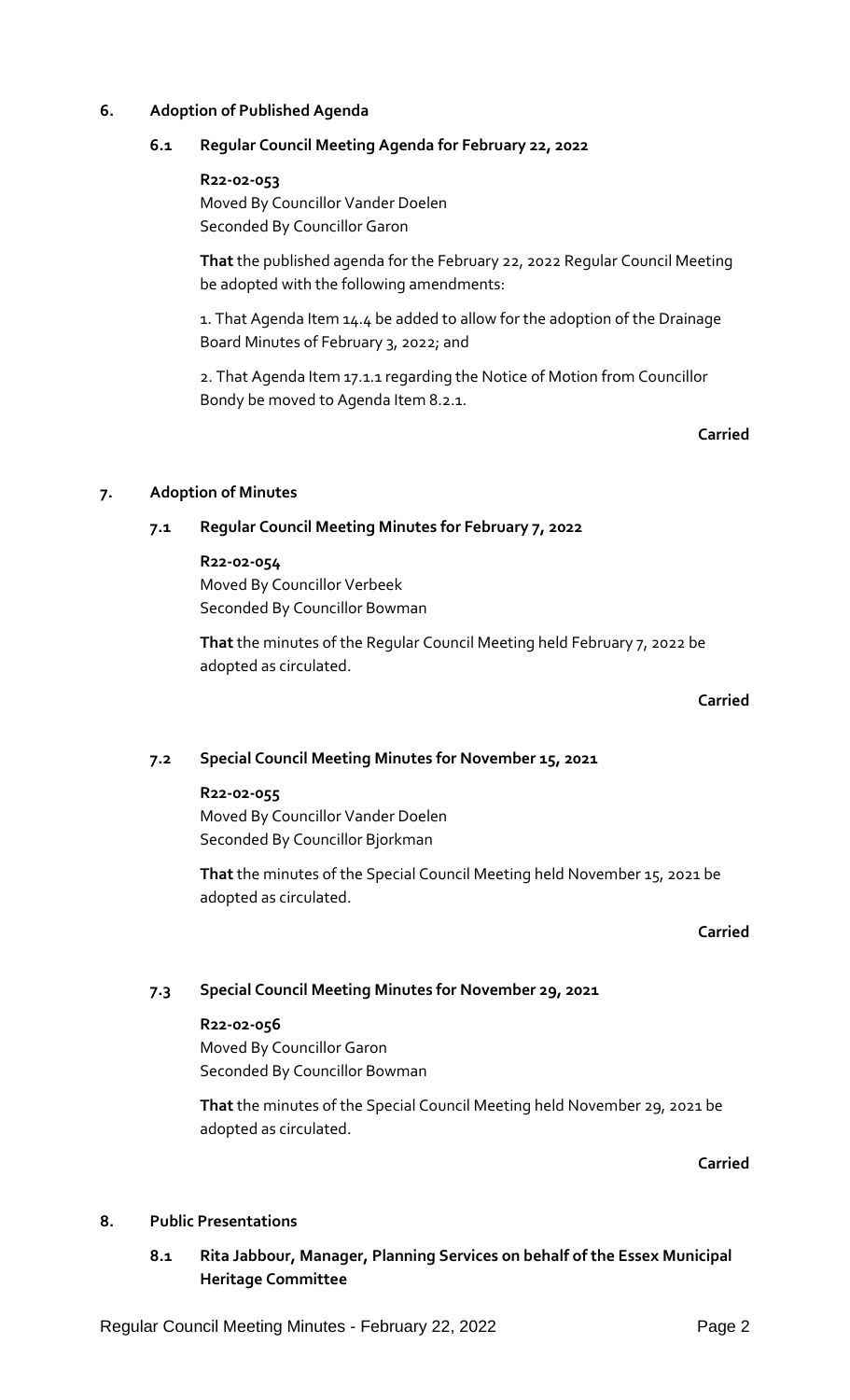RE: 2022 Community Preservation Award

Rita Jabbour, Manager, Planning Services on behalf of the Essex Municipal Heritage Committee announced that it is Heritage Week in Ontario and each year a local individual or organization is awarded the Community Heritage Preservation Award. This award seeks to recognize their efforts to preserve and promote culture and heritage in the Town of Essex. Ms. Jabbour announced that the recipient of the 2022 Community Heritage Preservation Award is Mr. Tony Boudreau of Boudreau Construction. Mr. Boudreau is recognized for his preservation work on the former Langford's Dairy Bar building located at 71 King Street West in the Harrow.

Council congratulated Mr. Boudreau for his commitment to preserving the heritage at 71 King Street West and congratulated him on receiving the 2022 Community Preservation Award.

#### **R22-02-057**

Moved By Councillor Bondy Seconded By Councillor Verbeek

**That** the presentation made by Rita Jabbour, Manager, Planning Services on behalf of the Essex Municipal Heritage Committee be received; and **That** Council extends their congratulations to Tony Boudreau, 2022 Community Preservation Award recipient.

**Carried**

# **8.2 Shawn Mulder, Resident**

RE: County Road 20 (King Street East) and the County of Essex Rehabilitation Program

Shawn Mulder expressed concerns regarding the condition of County Road 20 from Walnut Street South and 100 meters east of Sunset Drive. Mr. Mulder noted that as part of their 2022 Budget, the County of Essex will be repairing the section of County Road 20 between Sunset to Ferriss Road. He stated that the Connecting Link Agreement with the County of Essex could be utilized to complete this section of roadway.

Kevin Girard, Director, Infrastructure Services, confirmed that this portion of County Road 20 is included in the Connecting Link Agreement with the County of Essex. Mr. Girard further advised that the Connecting Link Agreement for this section of the road identifies the center portion as a cost sharing opportunity. As part of this agreement, the County would pay approximately 63.7% of the cost of the travelled portion of the roadway and the Town would be responsible for 100% of the cost for the parking lanes on either side of the road. He stated that the County has three tenders for County Road 20 and is willing to add this section of County Road 20 in the tender for resurfacing. Mr. Girard noted that neither the Town of Essex nor the County of Essex have allocated funds in the 2022 budget to complete this road.

#### **R22-02-058**

Moved By Councillor Bondy Seconded By Councillor Bjorkman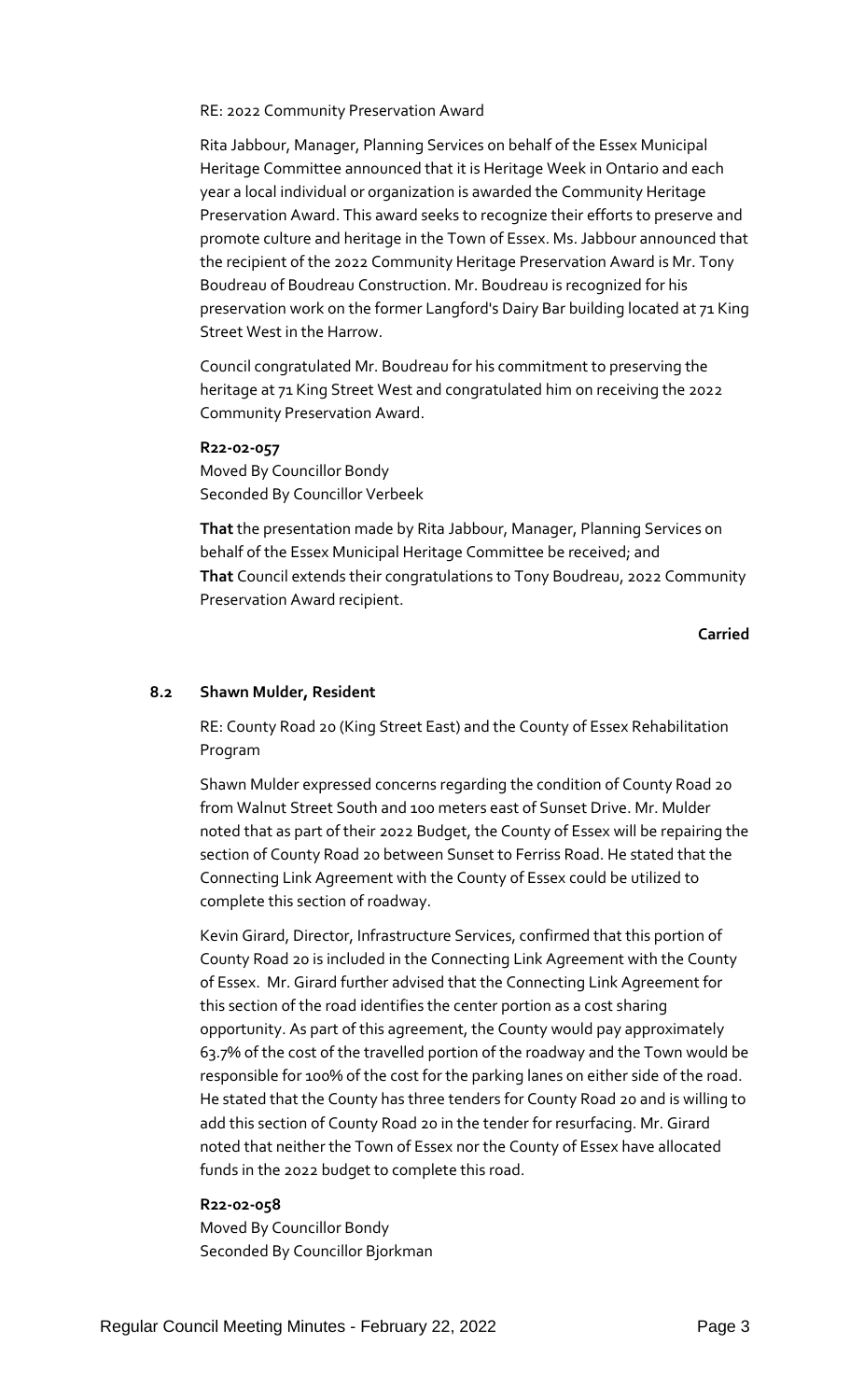**That** the presentation by Shawn Mulder regarding County Road 20 and the County of Essex Rehabilitation Program be received.

## **Carried**

# 8.2.1 Councillor Bondy

Councillor Bondy's Notice of Motion listed as Item 17.1.1 on Agenda.

**R22-02-059** Moved By Councillor Bondy Seconded By Councillor Garon

**That** Council direct Administration to explore and report back regarding the cost of rehabilitating County Road 20 from Walnut Street easterly to the County of Essex Connecting Link limit in Harrow, and that the County of Essex be consulted on completing this in partnership under the Connecting Link agreement.

**Carried**

# **9. Unfinished Business**

### **10. Reports from Administration**

### **10.1 Development Services-2022-01**

RE: Results of New Official Plan Request for Proposal

**R22-02-060** Moved By Councillor Bowman Seconded By Councillor Verbeek

**That** Development Services-2022-01 Report entitled Results of New Official Plan Request for Proposal prepared by Lori Chadwick, Director, Development Services dated February 22, 2022 be received;

**That** Council award the consulting services contract for the Town of Essex New Official Plan to WSP Canada Inc. in the amount of \$111,920.74 including nonrefundable HST; and

**That** Council approve an additional \$1,920.74 for consulting services and an additional \$2,500.00 for printing costs for a total of \$4,420.74 to be funded from the Contingency Reserve - Planning & Zoning.

# **Carried**

# **10.2 Development Services-2022-02**

RE: Final Development Standards Manual

Lori Chadwick, Director, Development Services, provided a verbal report regarding the Development Services Manual and advised that marketing materials will be available in print and electronically on the Town of Essex website.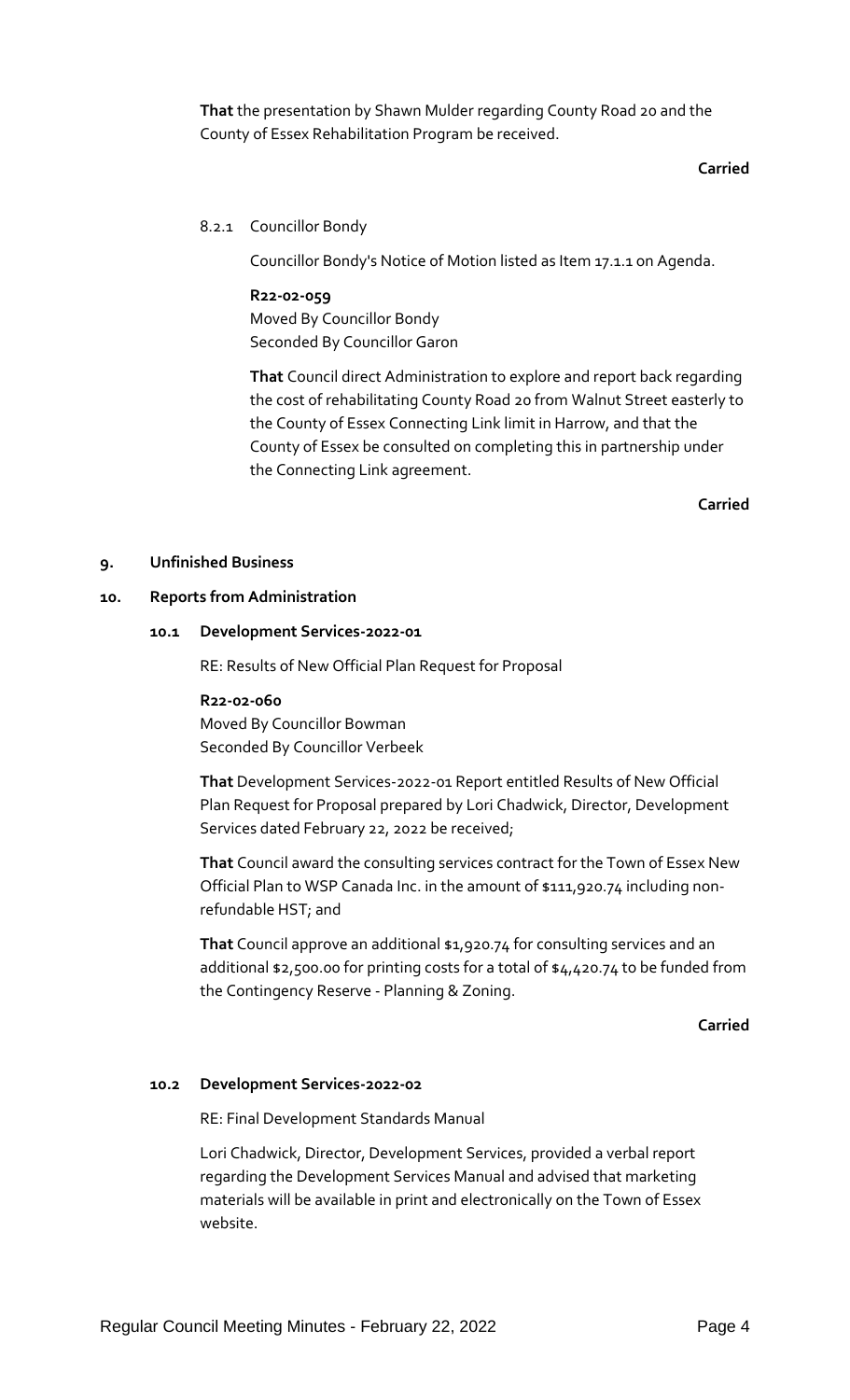# **R22-02-061**

Moved By Councillor Bowman Seconded By Councillor Bjorkman

**That** Development Services Report 2022-02 entitled Final Development Standards Manual prepared by Lori Chadwick, Director, Development Services dated February 22, 2022 be received; and

**That** Council approve and adopt the Town of Essex Development Standards Manual as presented at the February 22, 2022 meeting which may be further amended from time to time as necessary or required.

### **Carried**

### **10.3 Finance and Business Services-2022-05**

RE: Procurement By-Law – Revisions to the Procurement Principles, Procedures, Thresholds and Authorizations

Jackson Tang, Assistant Manager, Business Services provided Council with an overview of the amendments included in the proposed By-Law. Mr. Tang advised that the proposed amendments include revisions made in relation to recent legislation and trade agreements and consultations with neighbouring municipalities, Ontario Professional Buyers Association and the Windsor Construction Association.

# **R22-02-062**

Moved By Councillor Bondy Seconded By Councillor Bjorkman

**That** Finance and Business Services Report 2022-05 entitled Procurement By-Law – Revisions to the Procurement Principles, Procedures, Thresholds and Authorizations prepared by Jackson Tang, Assistant Manager, Business Services dated February 22, 2022, be received; and

**That** By-Law 2129 being a by-law to adopt a policy for the procurement and disposal of goods and services, be read a first, a second time and be provisionally adopted on February 22, 2022.

### **Carried**

# **10.4 Parks and Facilities-2022-03**

RE: Skate Shop Lease Renewal at Essex Centre Sports Complex

#### **R22-02-063**

Moved By Councillor Bowman Seconded By Councillor Garon

**That** Parks and Facilities-2022-03 report entitled Skate Shop Lease Renewal at Essex Centre Sports Complex prepared by Jake Morassut, Manager, Parks and Facilities dated February 22, 2022 be received; and

**That** By-Law 2127 be read a first time, a second time and be provisionally adopted on February 22, 2022.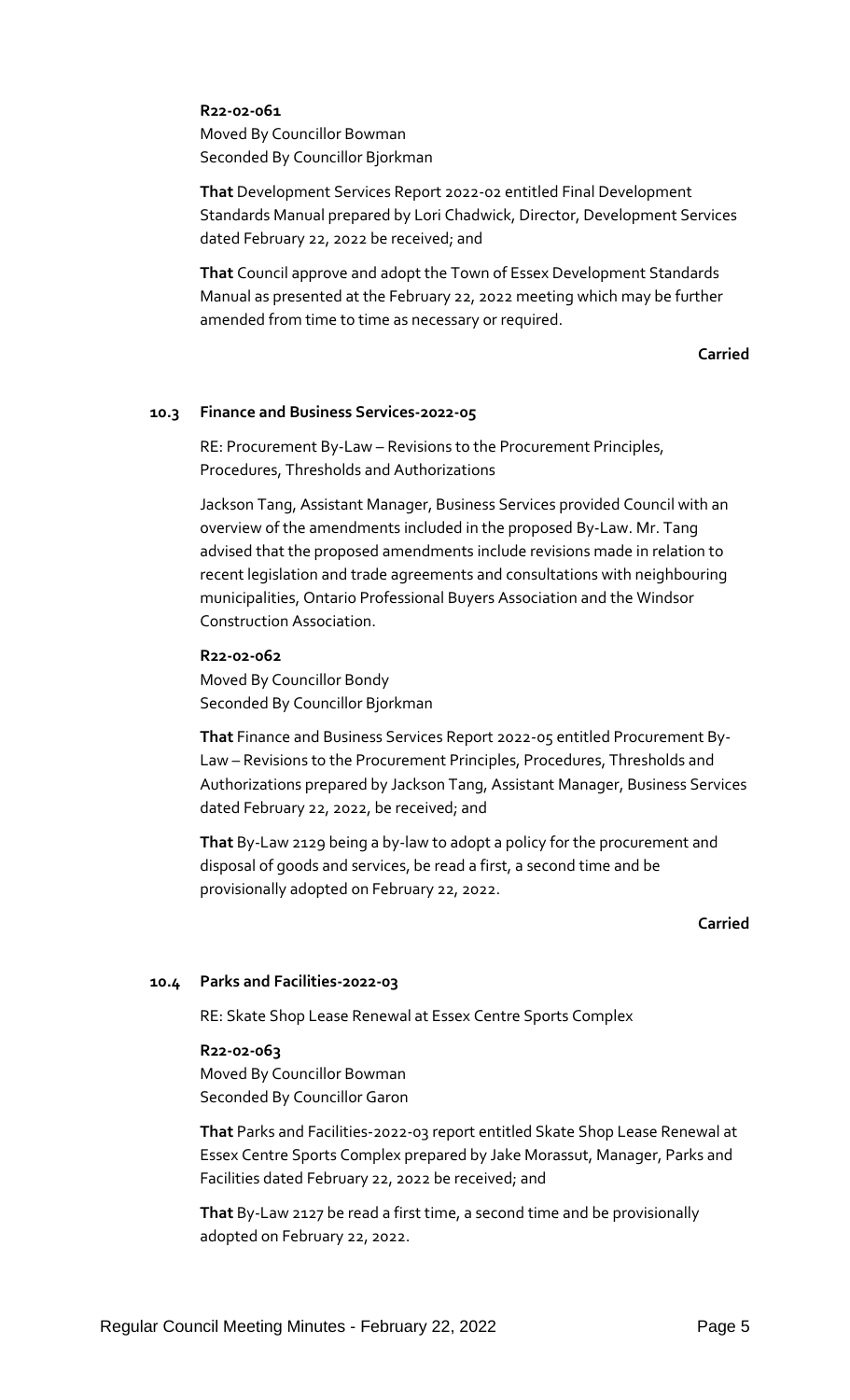## **Carried**

## **10.5 Finance and Business Services-2022-02**

RE: Tax Adjustments - Section 357(1), Section 358 and Section 359 of the Municipal Act

**R22-02-064** Moved By Councillor Bowman Seconded By Councillor Vander Doelen

**That** Finance and Business Services-2021-04 report entitled Tax Adjustments – Section 357(1), 358 and 359 prepared by Kate Giurissevich, CPA, CA dated February 22, 2022 be received; and

**That** Council approve the cancellation, reduction, refund, or increase of taxes in accordance with the provisions of Section 357(1), Section 358 and Section 359 of the Municipal Act, 2001.

### **Carried**

### **10.6 Economic Development-2022-03**

RE: Building Report and Development Overview January 2022

**R22-02-065** Moved By Councillor Vander Doelen Seconded By Councillor Bondy

**That** Economic Development-2022-03 report entitled Building Report and Development Overview January 2022 prepared by Nelson Silveira, Economic Development Officer dated February 22, 2022, be received for information.

# **Carried**

# **10.7 Legal and Legislative Services-2022-07**

RE: Court of Revision for Brush Drain: Repair and Improvement

#### **R22-02-066**

Moved By Councillor Bjorkman Seconded By Councillor Bowman

**That** the following three (3) members of the Drainage Board: Kirk Carter, Percy Dufour and Felix Weigt-Bienzle be appointed to sit as members of the Court of Revision to be convened for the Brush Drain: Repair and Maintenance, Geographic Township of Colchester North, Project REI2020D030 pursuant to the Report prepared by Gerard Rood, Professional Engineer, Rood Engineering Inc., and dated December 23, 2021 (hereinafter the "Report"), such Court of Revision to be scheduled for 5:00 pm on March 22, 2022 via electronic meeting; and

**That** By-Law 2131 being a by-law to provide for the Brush Drain: Repair and Maintenance, Geographic Township of Colchester North, Project REI2020D030, be read a first and second time and be provisionally adopted on February 22, 2022.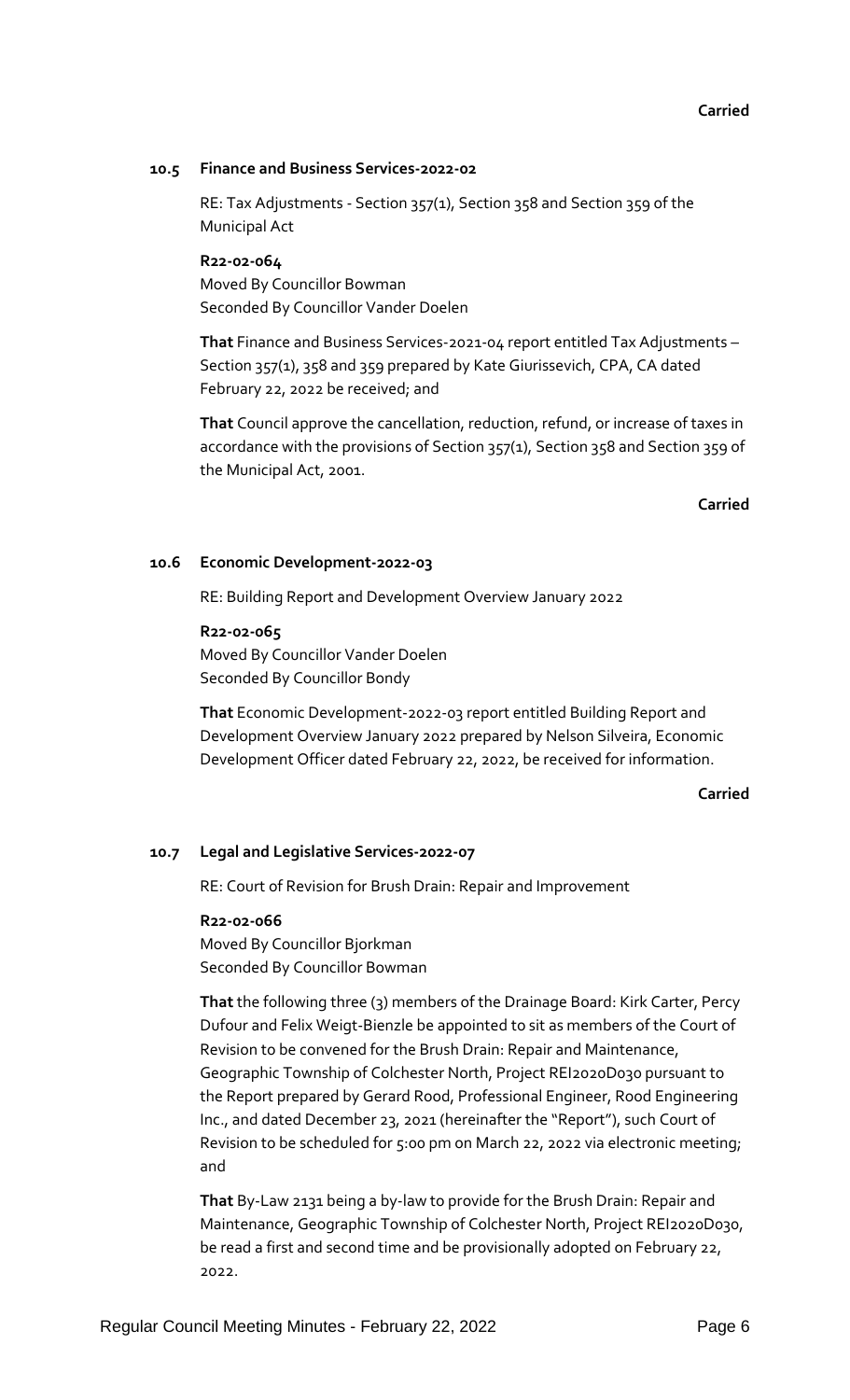# **Carried**

# **10.8 Legal and Legislative Services-2022-08**

RE: Court of Revision for Brooks Drain: Maintenance Schedule

# **R22-02-067**

Moved By Councillor Bondy Seconded By Councillor Vander Doelen

**That** the following three (3) members of the Drainage Board: Kirk Carter, Percy Dufour and Felix Weigt-Bienzle be appointed to sit as members of the Court of Revision to be convened for the Brooks Drain: Maintenance Schedule, Geographic Township of Colchester South, Project REI2020D026 pursuant to the Report prepared by Gerard Rood, Professional Engineer, Rood Engineering Inc., and dated December 21, 2021 (hereinafter the "Report"), such Court of Revision to be scheduled for 5:00 pm on March 22, 2022 via electronic meeting; and

**That** By-Law 2130 being a by-law to provide for the Brooks Drain: Maintenance Schedule, Geographic Township of Colchester North, Project REI2020D026, be read a first and second time and be provisionally adopted on February 22, 2022.

**Carried**

# **11. Reports from Youth Members**

# **12. County Council Update**

# **12.1 Essex County Council Regular Meeting Minutes - January 19, 2022**

# **R22-02-068**

Moved By Councillor Vander Doelen Seconded By Councillor Bjorkman

**That** the minutes of the Regular County Council Meeting held January 19, 2022 be received.

# **Carried**

Deputy Mayor Bjorkman also provided a verbal report from his first County Council Meeting and spoke to the new Windsor-Essex Mega Hospital and stated that in February 2022 the project management team newsletter will be launched which will outline highlights and opportunities for people to be involved with the conversation. He explained that participation from the public will be encouraged in March and April through 11 virtual town halls and surveys to receive people's input. In June to September there will be meetings with targeted stakeholders and from September through October there will be part two of virtual town halls. He stated that the construction will take place in 2024 with an estimated completion in June 2030.

# **13. Correspondence**

# **13.1 Correspondence to be received**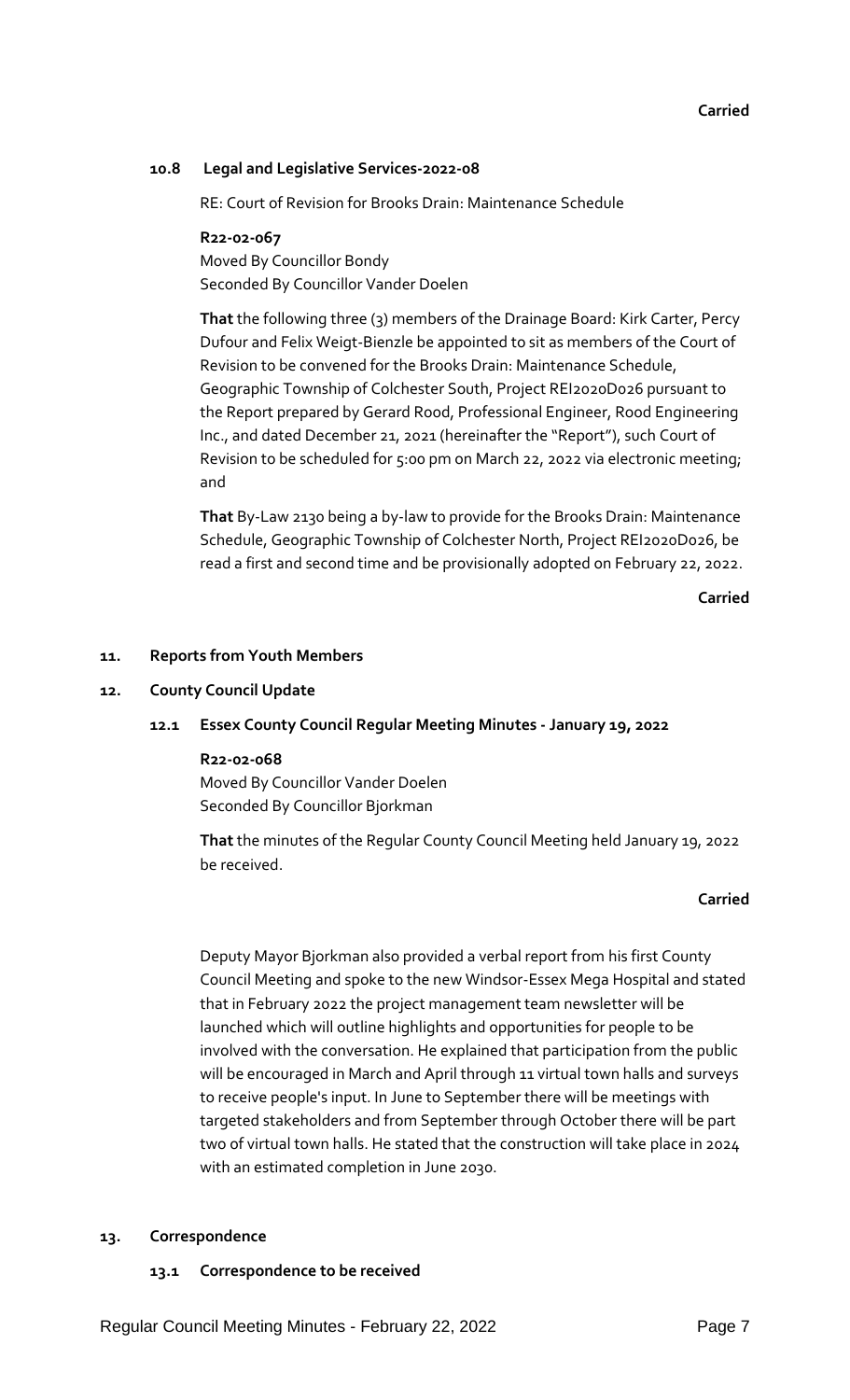# **R22-02-069**

Moved By Councillor Bondy Seconded By Councillor Verbeek

**That** all of the correspondence listed in Agenda Item 13.1 be received and, where indicated, to further share such information with the community using suitable methods of communication.

# **Carried**

13.1.1 Association of Municipalities Ontario

RE: Policy Update - Housing Affordability Task Force Report, Call to Reexamine Hospital Capital Funding

13.1.2 The Corporation of the City of Brantford

RE: Addressing the Revolving Door of Justice – Accountability for Sureties and Swift Justice

13.1.3 The Corporation of the City of Sarnia

RE: "Catch and Release" Justice

13.1.4 The Corporation of the City of Sarnia

RE: Dissolve Ontario Land Tribunal

13.1.5 Town of Halton Hills

RE: Dissolve Ontario Land Tribunal

13.1.6 Clearview

RE: Funding Support for Infrastructure Projects - Bridge/Culvert Replacements in Rural Municipalities

13.1.7 Health Canada

RE: Response to Town of Essex's Concerns relating to The Cannabis Act and Cannabis Regulations

# **13.2 Correspondence to be considered for receipt and support**

13.2.1 City of Windsor

RE: Rent Supplement Program Expiries and Mitigation Strategy - City Wide

# **R22-02-070**

Moved By Councillor Bjorkman Seconded By Councillor Garon

**That** the correspondence from the City of Windsor entitled Rent Supplement Program Expires and Mitigation Strategy - City Wide be received and supported.

**Carried**

# 13.2.2 Property Standards Committee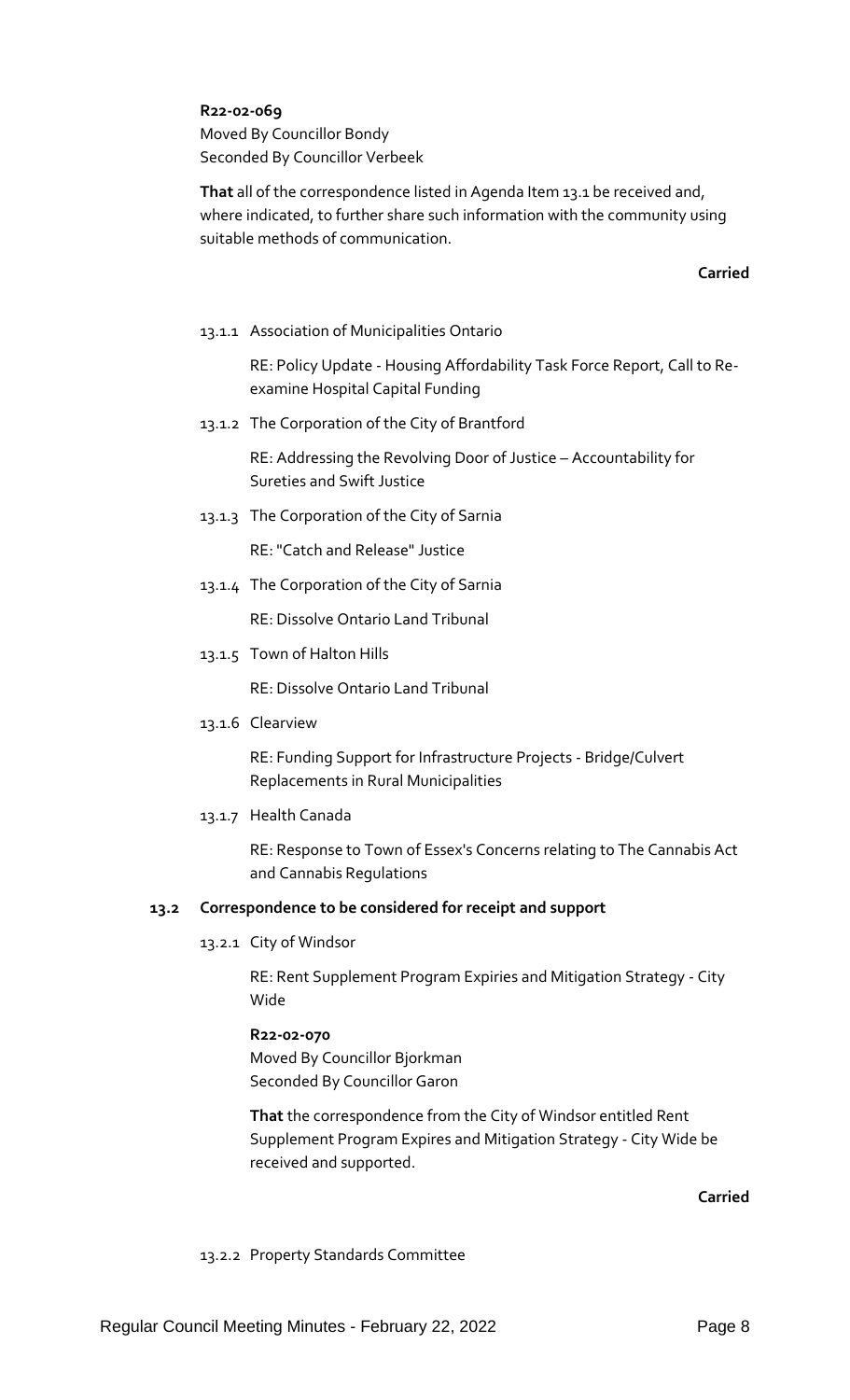RE: Extension of Ray Beneteau's Term with the Property Standards Committee

**R22-02-071** Moved By Councillor Bowman Seconded By Councillor Bondy

**That** the request from Ray Beneteau requesting that his appointment to the Property Standards Committee be extended to November 15, 2022 to coincide with the end of the current term of Council be received and supported.

# **Carried**

## 13.2.3 Arts, Culture and Tourism Committee

RE: Resignation of Jeannette Kervoelen from the Arts, Culture and Tourism Committee

**R22-02-072** Moved By Councillor Bjorkman Seconded By Councillor Bowman

**That** a letter be sent to Jeannette Kervoelen thanking her for her time spent on the Arts, Culture and Tourism Committee.

# **Carried**

#### **14. Committee Meeting Minutes**

# **R22-02-073**

Moved By Councillor Bondy Seconded By Councillor Bjorkman

**That** all the Committee Meeting minutes listed in Agenda Item 14, together with any recommendations to Council noted therein, be received, approved and adopted as circulated.

## **Carried**

# **14.1 Essex Heritage Committee - October 28, 2021**

- **14.2 Co-An Park - November 24, 2021**
- **14.3 Essex Heritage Committee - January 27, 2022**
- **14.4 Drainage Board Meeting Minutes - February 3, 2022**

# **15. Financial**

#### **16. New Business**

# **16.1 Councillor Bondy**

RE: Improve the level of safety at the intersection of County Road 23 and County Road 20

Correspondence from the County of Essex to the Municipality of Kingsville dated June 25, 2021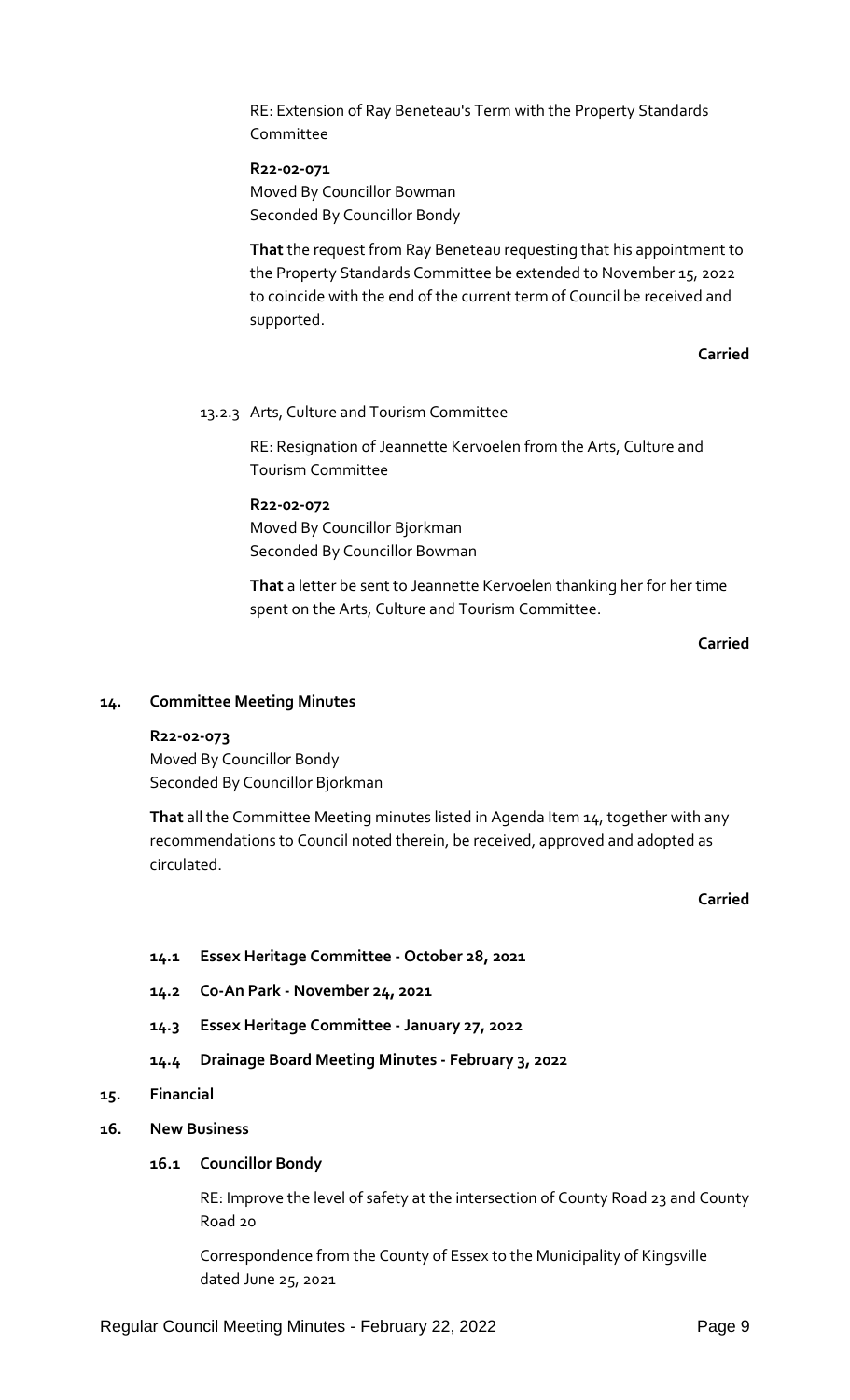# **R22-02-074**

Moved By Councillor Bjorkman Seconded By Councillor Bondy

**That** the Town of Essex request that the County of Essex lower the speed limit approaching the intersection, paint road markings, install a flashing stop sign and complete the road markings as per the recommendation in the correspondence from the County of Essex to the Municipality of Kingsville dated June 25, 2021.

**Carried**

# **17. Notices of Motion**

- **17.1 The following Notice of Motion were presented at the February 7, 2022 Regular Council Meeting and are being brought forward this evening for Council's consideration:**
	- 17.1.1 Councillor Bondy

Councillor Bondy's Notice of Motion was moved to Item 8.2.1 under Public Presentations as it relates to Shawn Mulder's presentation.

# 17.1.2 Councillor Verbeek

Doug Sweet, Chief Administration Officer, noted that current plans are in motion to facilitate a hybrid form of Council meetings. Mr. Sweet noted that at the current time the County Chambers are not available and as a result the Town of Essex has been working on enhancing the Zoom Room which can currently accommodate 11 people. He stated another desk and camera will be added to accommodate the 8 Council members and administrative staff that need to be present during the council meetings. Public delegations would still be virtual during this hybrid period. If provincial and local health guidelines are met the first in person hybrid Council meeting could be held in April.

Robert Auger, Town Solicitor/Clerk, Legal and Legislative services confirmed that based on the Procedural By-Law during the emergency order as decided by either the Province or the Municipality. Council and its Committees can meet 100 percent virtually and their electronic attendance counts for quorum. He noted however that if the emergency order is lifted only members of Council can participate virtually however a quorum of these Council Members still need to be in person in order for there to be an official meeting.

# **R22-02-075**

Moved By Councillor Verbeek Seconded By Councillor Bondy

**That** Council have a discussion regarding the return to in-person meetings and direction regarding a Hybrid meetings.

**Carried**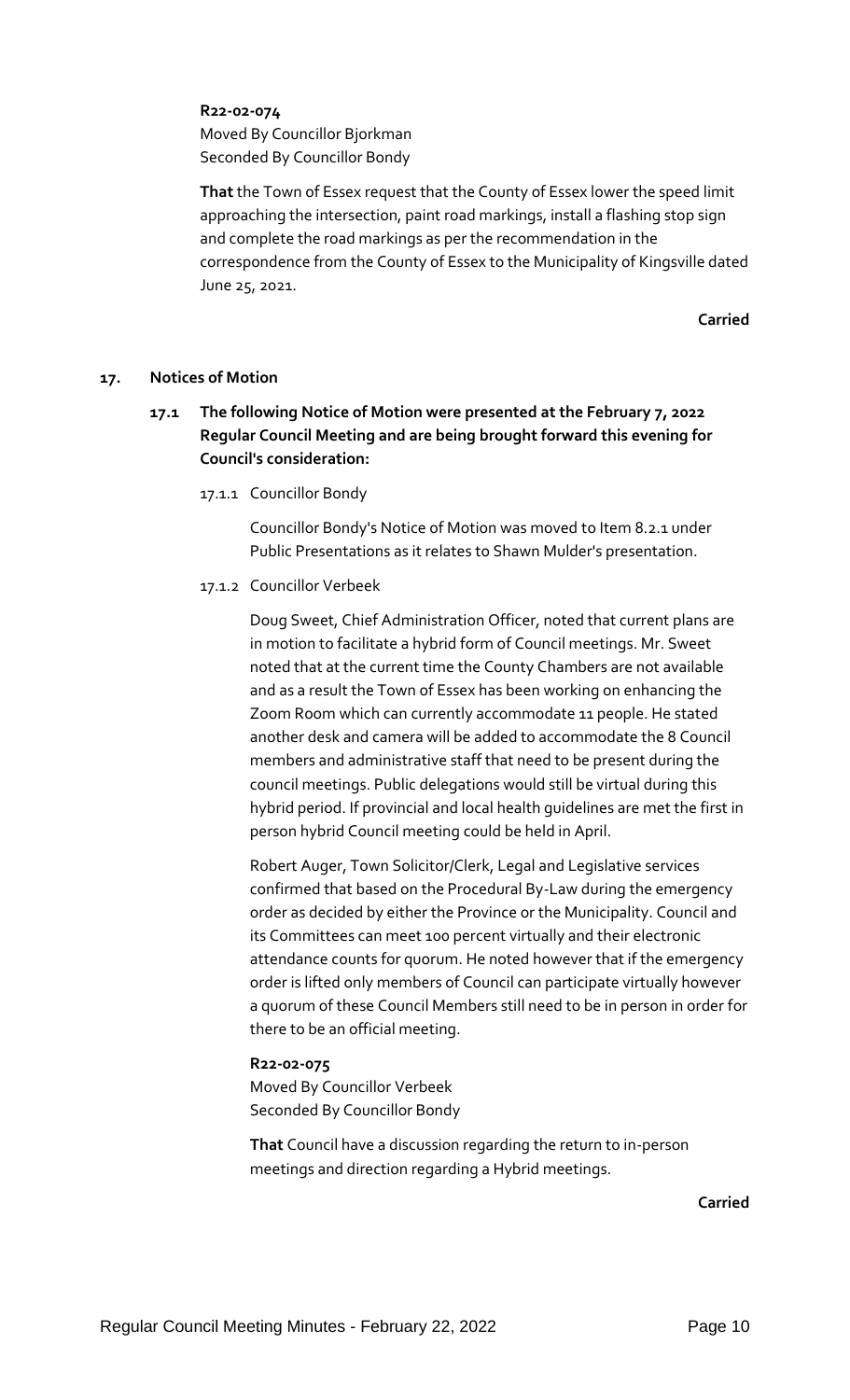# **18. Reports and Announcements from Council Members**

Councillor Bondy asked that residents please consider donating to the local food banks.

Councillor Garon noted that the FunFest Committee will be meeting on February 24, 2022 to discuss tentative dates for the festival this summer.

Mayor Meloche provided an update regarding the meeting that was held with the Town of Amherstburg regarding issues in McGregor which he highlighted as follows:

Future sanitary capacity:

Amherstburg hired a consulting firm in 2020-2021 for a capacity analysis and the anticipated recommended solution for sanitary expansion is to build a Package Plant at the McGregor lagoon site which is forecasted to cost 6 million dollars.

to have future growth in McGregor the next step is to complete an environmental assessment. Amherstburg agreed to obtain a cost analysis and work with the Town of Essex to develop an agreement and proposals that both municipalities can present to their Councils for 50% cost sharing of an environmental assessment.

Future water upgrades:

In 2018 Amherstburg had a Waster Master Plan completed that determined McGregor was underserviced and at times had poor water flow. The next step was to create a joint management committee to review sewer, water, and other issues with services to be addressed.

Co-An Park Development:

- Addition of a splash pad was raised during Town of Essex recent budget deliberations. In 2021 the Town of Essex had a topographic survey completed and the goal is to have a master plan for the park developed in 2022. Public consultation will occur and both municipalities will work together to ensure all residents are able to provide feedback. The recommendations from both municipalities is to review all current Co-An Park agreements for updates to ensure that they are inline and consider asset management costs. The next step is to bring forward to both Councils results of public consultation in the summer of 2022 for updates and next steps on development of Co-An Park
- Beautification:

Administration staff from both municipalities agreed to review the beautification of McGregor core for efficiencies and look for common themes.

Other:

Representatives from both municipalities recommend both Administrations explore the option of Amherstburg and Essex creating a joint ownership committee in the future to recommend improvements for joint issues in McGregor. Both Administrations will also explore options for joint Council meeting to discuss McGregor issues at least once per term or every 2 years.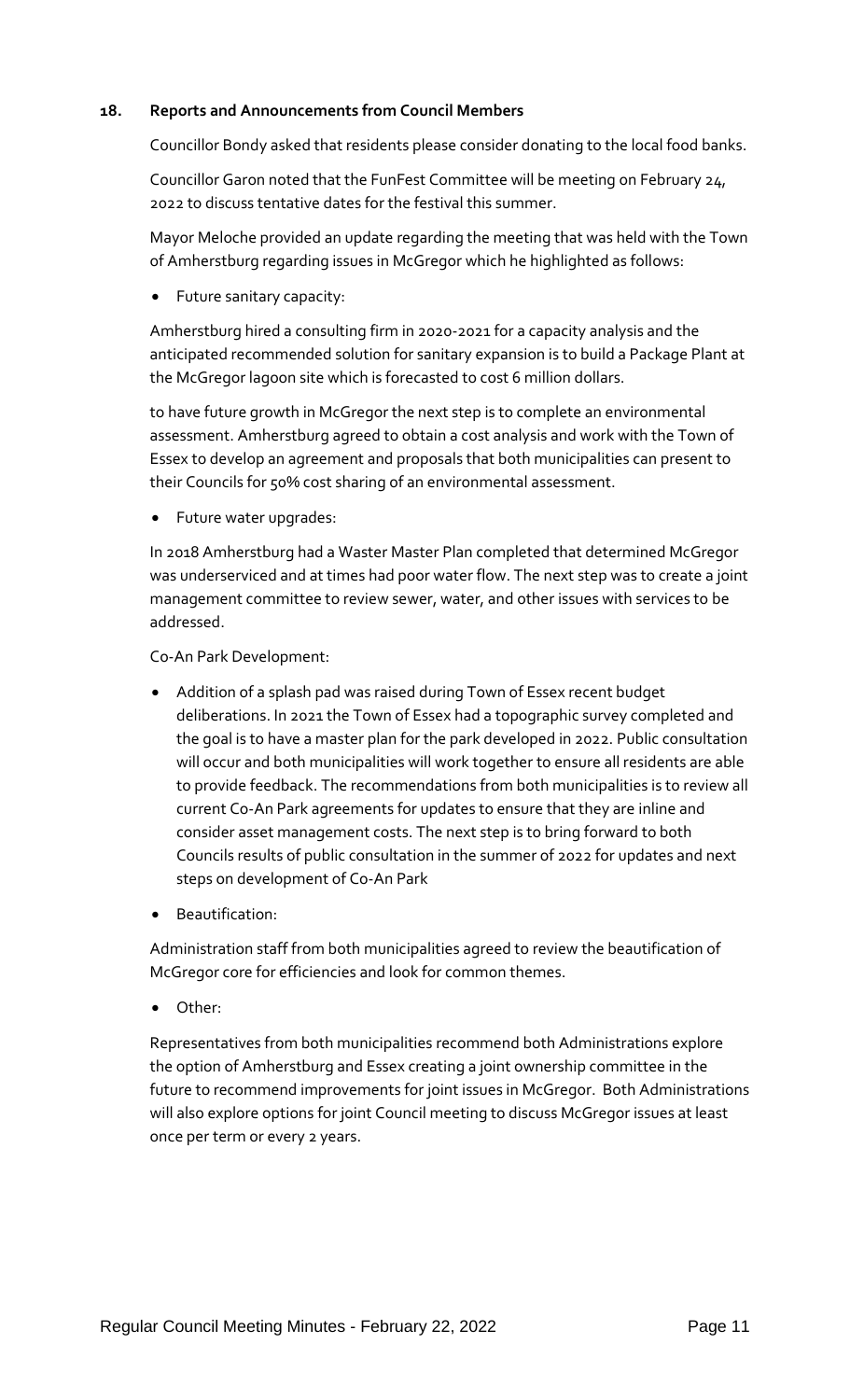#### **19. By-Laws**

# **19.1 By-Laws that require a third and final reading**

19.1.1 By-Law 2122

Being a by-law to confirm the proceedings of the February 7, 2022, Regular Meeting of Council of The Corporation of the Town of Essex

**R22-02-076** Moved By Councillor Bondy Seconded By Councillor Bowman

**That** By-Law 2122 being a by-law to confirm the proceedings of the February 7, 2022, Regular Meeting of Council of The Corporation of the Town of Essex be read a third time and finally passed on February 22, 2022.

# **Carried**

# **19.2 By-Laws that require a first, second, third and final reading**

19.2.1 By-Law 2126

Being a by-law to adopt the 2022 Operating and Capital Budget

**R22-02-077**

Moved By Councillor Vander Doelen Seconded By Councillor Verbeek

**That** By-Law 2126 being a by-law to adopt the 2022 Operating and Capital Budget be read a first, a second and a third time and finally passed on February 22, 2022.

# **Carried**

#### 19.2.2 By-Law 2057

RE: Pathway to Potential Service Contract

Being a by-law to authorize the execution of an Agreement between The Corporation of the Town of Essex and The Corporation of the City of Windsor

# **R22-02-078**

Moved By Councillor Bjorkman Seconded By Councillor Garon

**That** By-Law 2057 being a by-law to authorize the execution of an Agreement between The Corporation of the Town of Essex and The Corporation of the City of Windsor be read a first, a second, and a third time and finally passed on February 22, 2022.

**Carried**

19.2.3 By-Law 2133